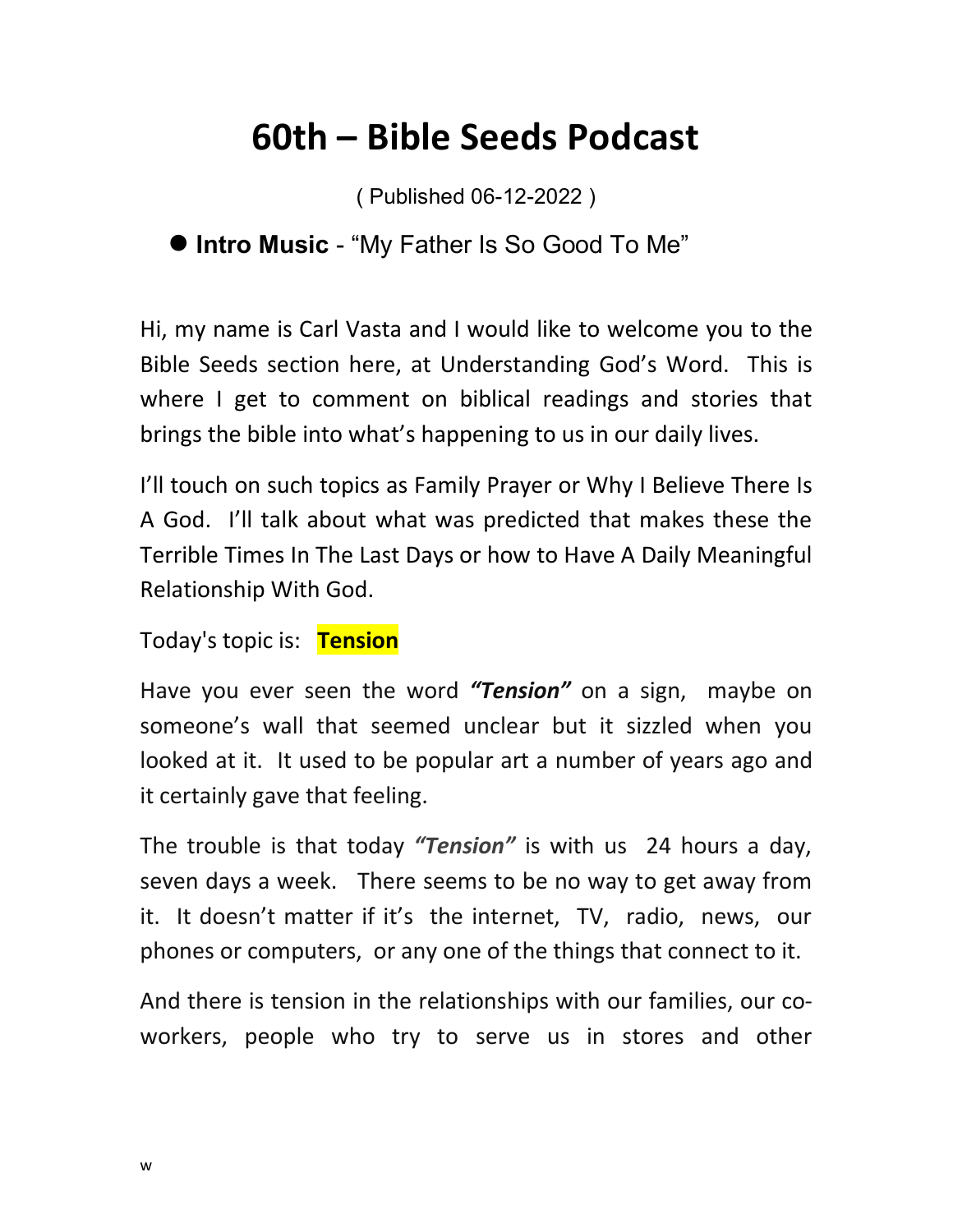businesses. The schools and principals, teachers and people on the school boards.

Ah yes, then there are the politicians who remind us all day, "Get your vaccination or you won't be able to go here or there! Or maybe they threaten that your children won't be able to attend school or be treated by a doctor.

**Jesus said in John, chapter 14: verse 27,** *"Peace I leave with you; My peace I give to you; not as the world gives, do I give to you. Let not your heart be troubled, nor let it be fearful"*

First, if we look at the peace that Jesus is speaking about, we have to understand who it is, that's speaking to us. He is described in the beginning of John's gospel as *"the word of God made flesh".*

**And from Isaiah, chapter 40: verse 8, it says,** *"The grass withers, the flower fades, but the word of our God will stand forever."*

**And from Proverbs, chapter 30: verse 5, it says,** *"Every word of God proves true; he is a shield to those who take refuge in him."*

**And from Isaiah, chapter 55: verse 11, it says,** *"So shall my word be that goes out from my mouth; it shall not return to me empty, but it shall accomplish that which I purpose, and shall succeed in the thing for which I sent it."*

**And from Proverbs, chapter 30: verse 5, it says,** *"So faith comes from hearing and hearing through the word of Christ."*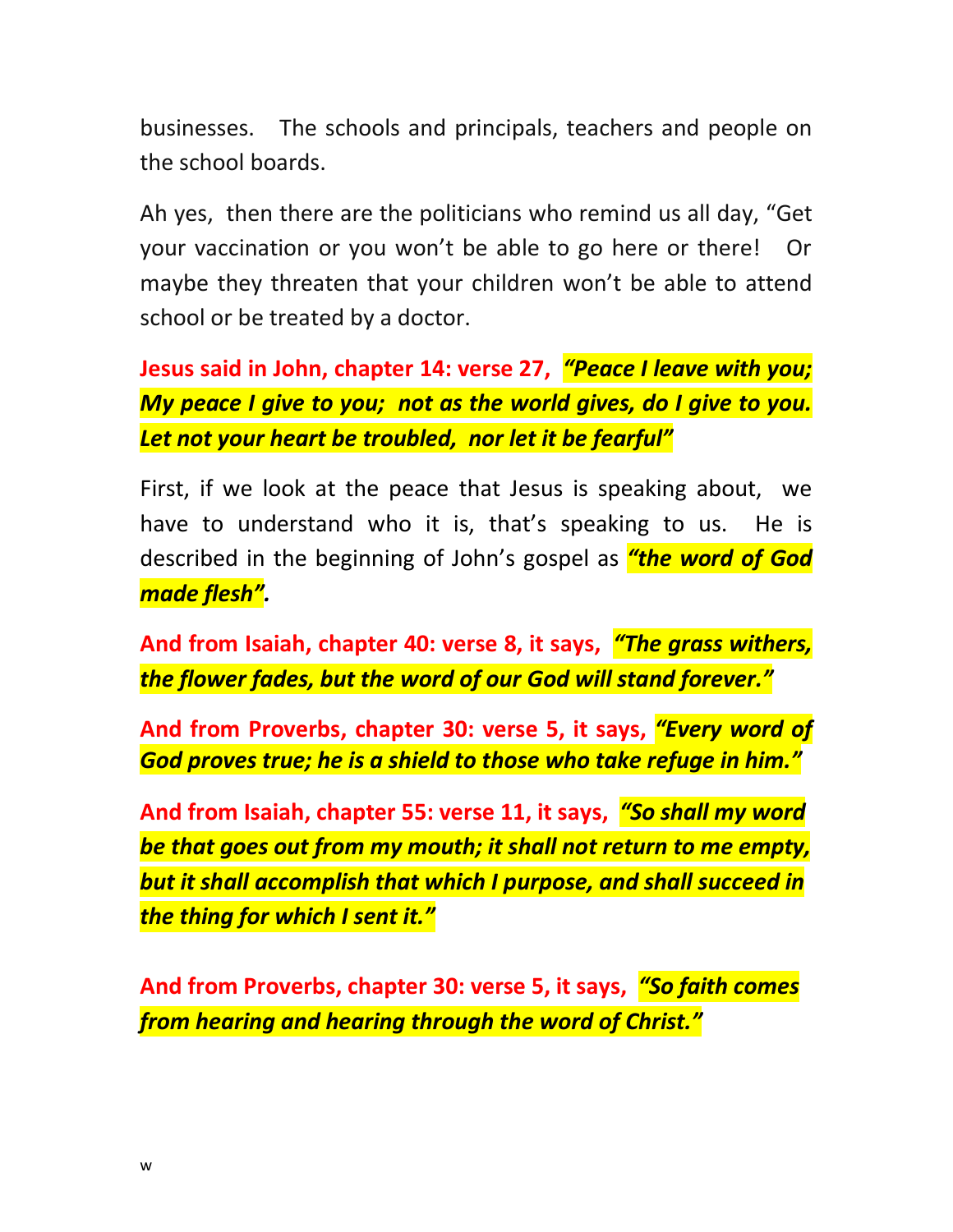**And from the book of Mark, chapter 13: verse 31, Jesus says,**  *"Heaven and Earth will pass away, but my words will not pass away."*

So Jesus, who is the *"Word of God"* will give us his peace, but I think that our understanding of God's peace is different than we understand it to be. His peace is without the *"tension"* we live with in this world. And from the **book of Isaiah, chapter 11: verse 10, God says,** *"And in that day there shall be a Root of Jesse, who shall stand as a banner to the people; for the Gentiles shall 'seek Him and His resting place shall be glorious."*

Now the root of Jesse is Jesus and it describes His place of rest starting **at verse 6** saying, *"The wolf also shall dwell with the*  lamb, the leopard shall lie down with the young goat, the calf *and the young lion and the fatling together; And the little child shall lead them.* 

*The cow and the bear shall graze; their young ones shall lie down together; And the lion shall eat straw like the ox.* 

*The nursing child shall play by the cobra's hole, and the weaned child shall put his hand in the viper's den. They shall not hurt nor destroy in all My holy mountain."*

*For the earth shall be full of the knowledge of the Lord as the waters cover the sea.*

So this is the kind of peace that will exist in Jesus resting place. The *peace of Jesus,* without *tension.*

I have often heard other Christians, Pastors and teachers say, *"When I get to heaven I going to ask Abraham this or I would like to know how David felt about that"*, but notice that scripture says that *the earth shall be full of knowledge of the Lord.*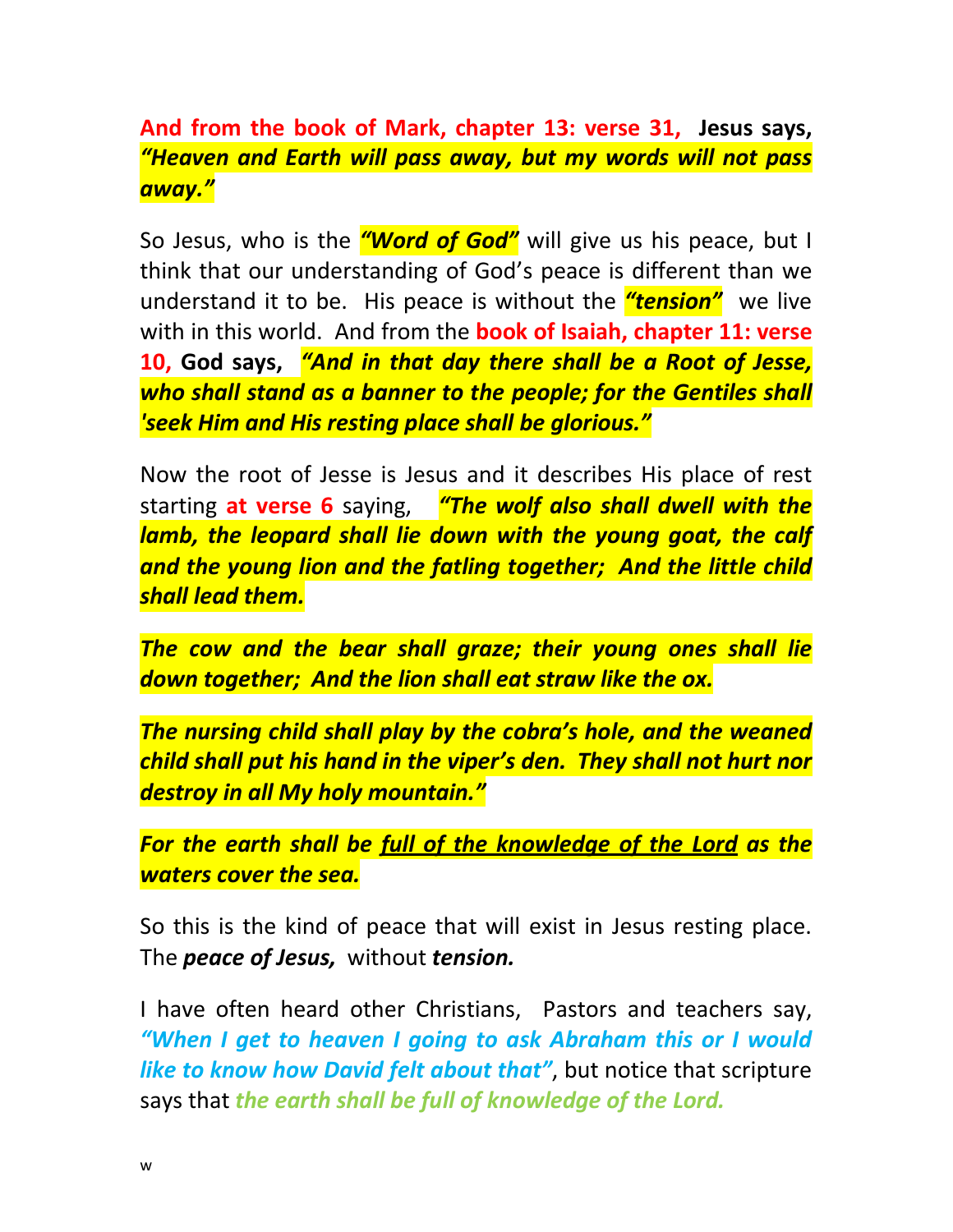We won't need to ask anything because our brains will be full of the knowledge of things concerning the Lord and his people.

Can we have any of the peace here on the Earth that the Lord said he would give us? Yes!

Jesus said if we put our faith in Him as the Son of God sent by the Father to take our sins and receive the Holy Spirt, we can have that kind of peace here. To be calm within the storm and to be at peace knowing that God knows the number of days we will live on this earth and will be there to take us home with Him when it is done.

## **Back Ground Music Starts and …..**

I would like you to know how much GOD loves you. He is ready and waiting to help you. You just need to believe that He exists and has created all things and has given *His Son Jesus, the good shepherd* to bring you back to him.

This is why I put together these pod casts, starting with **The Storyline Of The Bible**, 19 easy understandable pod casts that take you from Genesis, the first book of the bible- to Revelation, the last book of the bible.

And beyond that, there are **The Stories And Quotes From Jesus,** which will help you to strengthen your faith in God. And now I have just added these *Bible Seeds*: my commentary on some of these readings.

You can find all of this and print out the **PDFs** for *Storyline Of The Bible* and *Quotes and Stories from Jesus.* You can download the MP3s, Videos, and my original music from my website: